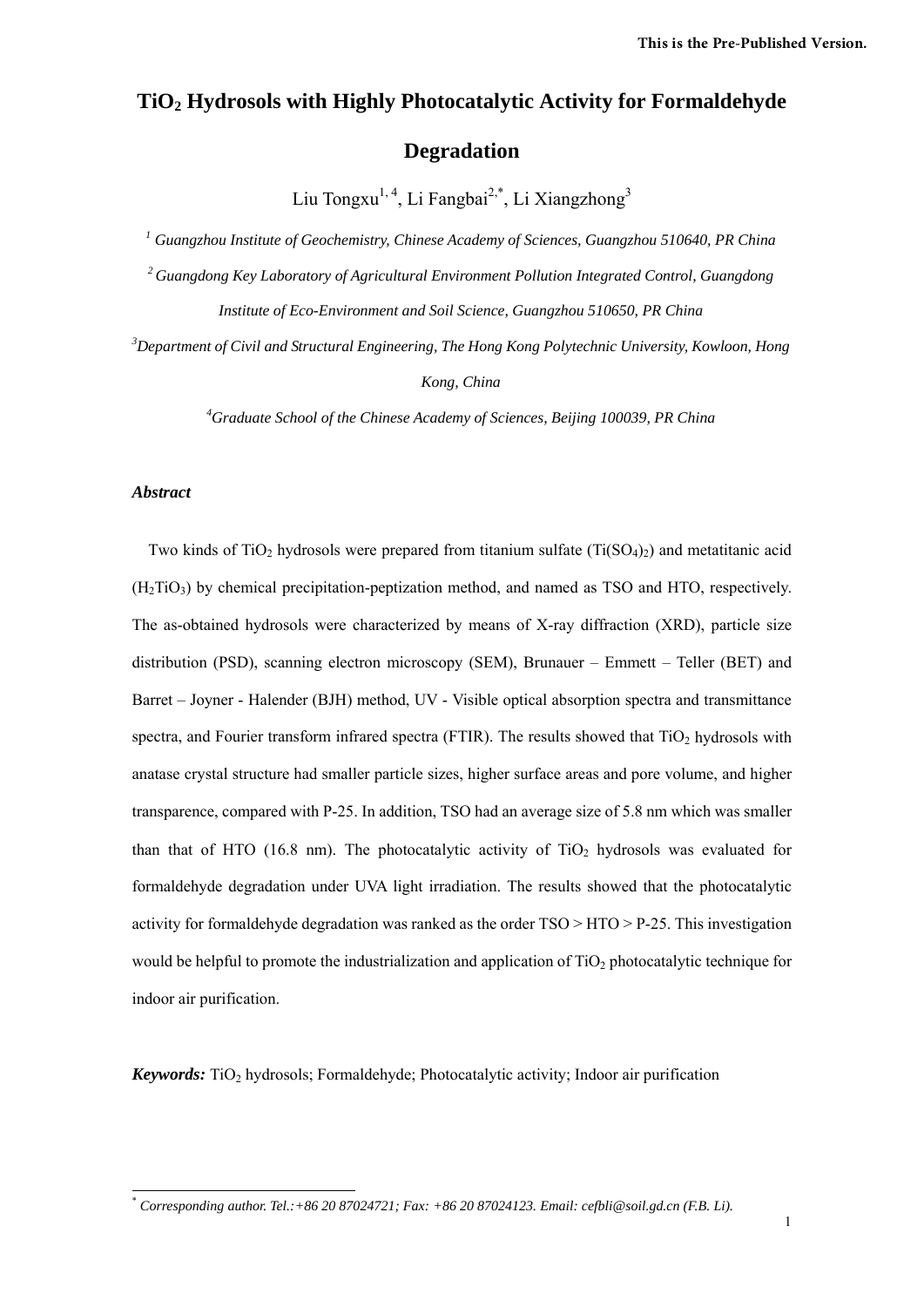# **1. Introduction**

Recently, indoor air quality (IAQ) within buildings has been paid great attention, since many metropolitan generally spend more than 80% of time in an indoor environment. The sick building syndrome has been a critical concern especially in some urban cities, such as Hong Kong, Guangzhou and Beijing, China [1,2]. Indoor air pollutants mainly include carbonyl compounds, nitrogen oxides (NOx) and volatile organic compounds (VOCs), which can cause adverse health impacts on occupants [3]. These indoor air pollutants are emitted from different sources such as combustion byproducts, cooking, construction materials, office equipments, consumer products, and nearby traffic vehicles. Formaldehyde (HCHO) is a representative carbonyl compound, as one of the major indoor air pollutants, which comes from the furnishings and decorating materials, and frequently causes cancer and other sickness. In practice, the concentration of HCHO might usually be at ppbv to ppmv level in China [4-6]. Formaldehyde pollution has received much attention from people and government. In order to improve indoor air quality (IAQ), the abatement of formaldehyde has become the problem that should be urgently solved.

TiO2 photocatalysis has become a very promising technique for the degradation of aqueous or gaseous toxic organic pollutants for water purification, wastewater treatment and air pollution control owing to its environmental benign  $[7-12]$ . TiO<sub>2</sub>-based microsphere has been developed for the application for wastewater treatment because it can be used repeatedly [13-15]. At the meantime,  $TiO<sub>2</sub>$ -based photocatalysts have also been paid enormous attention for its potential application for air pollution control owing to its higher photocatalytic activity [16-19], chemical stability and nontoxicity. However, it is not convenient to use  $TiO<sub>2</sub>$  powder to remove the air pollutions. Because it is very difficult to coat TiO<sub>2</sub> powder on wall, furnishings and decorating materials and it always changes their color. TiO<sub>2</sub> sol is a kind of convenient products because it is easy to obtain stable and firm TiO<sub>2</sub> thin film on coatings by means of spraying. The preparation of  $TiO<sub>2</sub>$  sols has been reported by means of hydrothermal process at low temperature. Some precursors including titanium butoxide (Ti(OBu)<sub>4</sub>) [20], titanium ethoxide (Ti(OC<sub>2</sub>H<sub>5</sub>)<sub>4</sub>) [21], titanium tetraisopropoxide (Ti(OC<sub>3</sub>H<sub>7</sub>)<sub>4</sub>) [22], and titanium tetrachloride (TiCl<sub>4</sub>) [23] were selected, while  $HNO<sub>3</sub>$ , HCl, or tetraalkylammonium hydroxides (TANOHs) were selected as peptization catalysts. However, those  $TiO<sub>2</sub>$  sols contained a large amount of organic impurities when above-mentioned precursors or TANOHs were used. And if TiCl<sub>4</sub> was used as a precursor, the preparing condition was very strict due to its strong volatility. H<sub>2</sub>TiO<sub>3</sub> and Ti(SO<sub>4</sub>)<sub>2</sub>,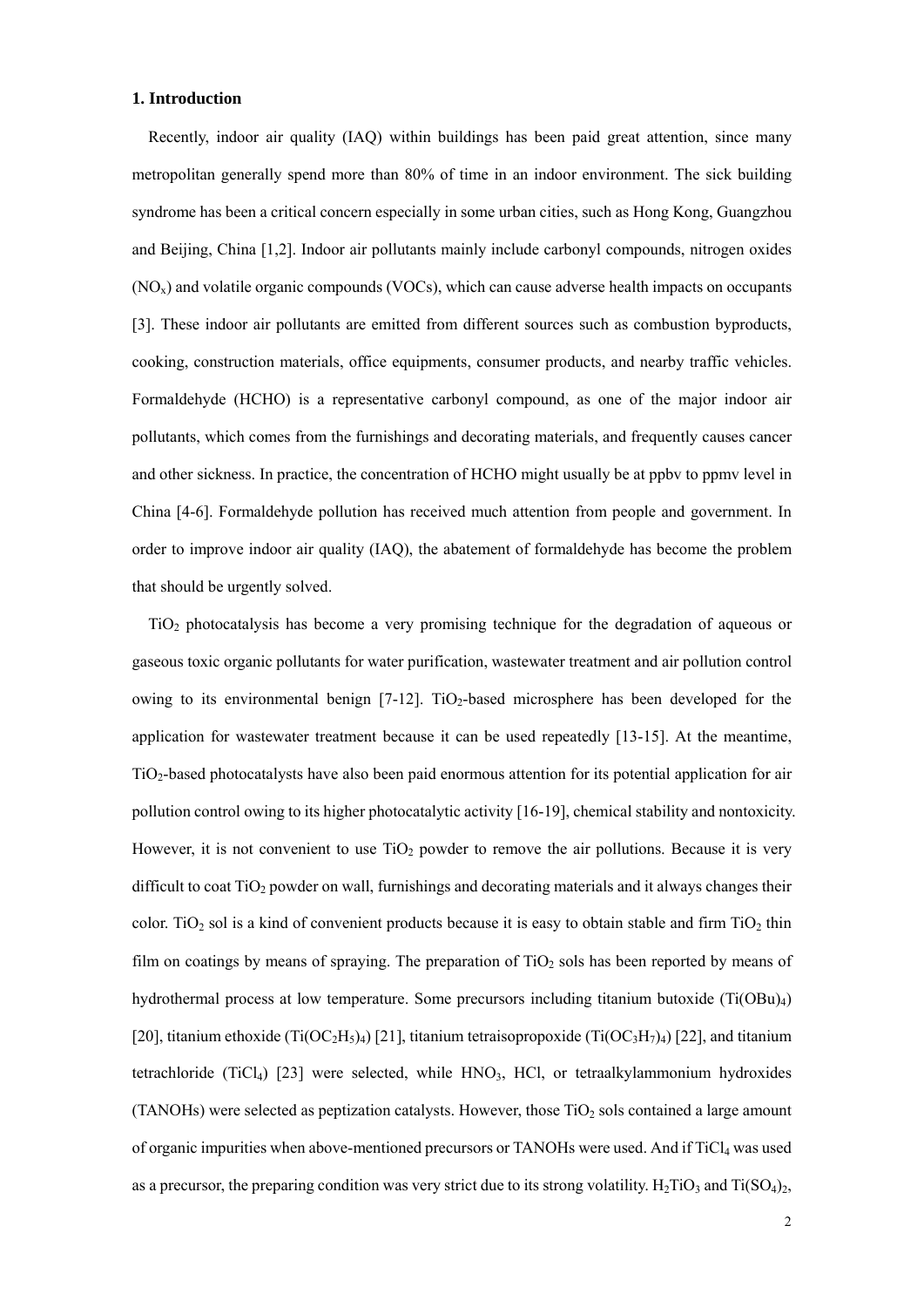as inorganic titanium sources with no volatility and lower costs, will be much worthy to apply in large scale production and application. In this study, two kinds of transparent  $TiO<sub>2</sub>$  hydrosols were prepared from Ti(SO<sub>4</sub>)<sub>2</sub> or H<sub>2</sub>TiO<sub>3</sub> by chemical precipitation-peptization method at low temperature (65<sup>o</sup>C). The photocatalytic activity of  $TiO<sub>2</sub>$  hydrosols was evaluated for the degradation of formaldehyde under UVA illumination.

#### **2. Experimental**

#### *2.1. Materials*

Titanium sulfate  $(Ti(SO<sub>4</sub>)<sub>2</sub>)$  was analytical reagent grade from Shanghai Chemical Ltd. Metatitanic acid ( $H_2TiO_3$ ) was from Panzhihua Iron & Steel Research Institute, China. Ammonium hydroxide (NH4OH), nitric acid (HNO3), and other chemicals were with analytical reagent quality and all obtained from Shanghai Reagent Ltd. The water with high purity was prepared by the RO system. Degussa P25 with 80% anatase and 20% rutile was obtained from Degussa AG Company in Germany.

#### *2.2. Preparation of TiO2 hydrosols*

TiO<sub>2</sub> hydrosols were prepared by means of hydrothermal process, using Ti(SO<sub>4</sub>)<sub>2</sub> and H<sub>2</sub>TiO<sub>3</sub> as precursors. The process using  $Ti(SO<sub>4</sub>)<sub>2</sub>$  was as follows: 120 g of  $Ti(SO<sub>4</sub>)<sub>2</sub>$  was added into 2 L water, then transparent solution was obtained after stirring continuously for 1 hour. Then the ammonia was dropped therein very slowly until the pH value was above 9. The resulting suspension was stirred continuously for 3 hours, and then filtered. The filter cake was washed repeatedly for several times until no sulfate ion was present (determined by 0.5 mol/L barium chloride solutions) and pH value was near to neutral. In this way, the impurities could be substantively removed. Finally, the filter cake was mixed with deionized water to form uniform suspension. 200 ml of nitric acid with a concentration of  $10\%$  (v/v) was dropped therein to adjust the pH value to be between 1 and 2. The resulting suspension was stirred continuously for 4 hours at room temperature, followed by stirring and heating at a temperature of 65 °C. The suspension was peptized for 24 hours, and then titanium dioxide anatase hydrosol was obtained, named as TSO. The process by using metatitanic acid was as follows: 100 g of metatitanic acid was added into 2 L water, and then stirred continuously and uniform suspension is obtained. The other steps followed as the above process of TSO. The obtained  $TiO<sub>2</sub>$  hydrosol was named as HTO.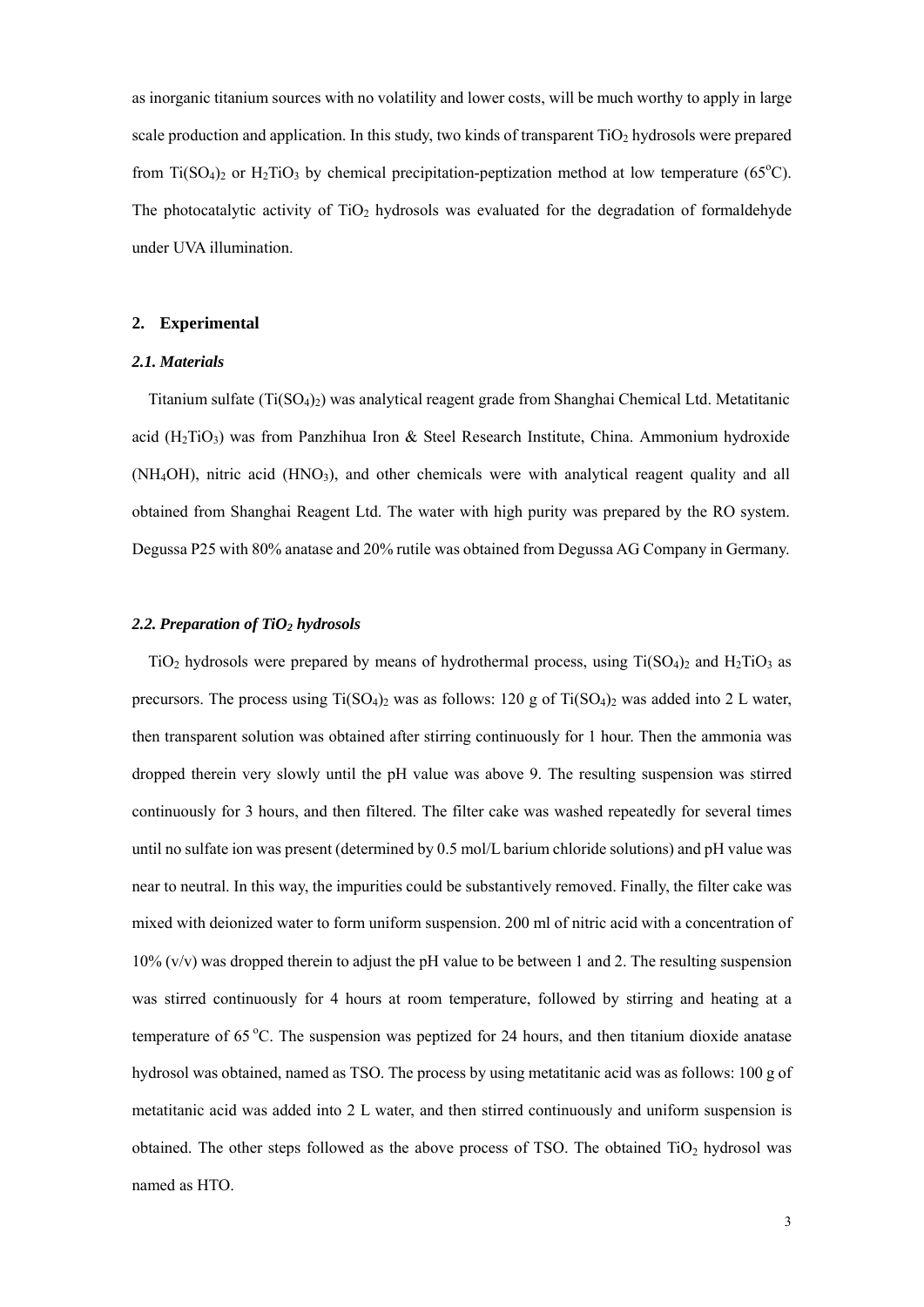#### 2.3. Characterization of TiO<sub>2</sub> hydrosols

To characterize the properties by XRD, BET, SEM, and FTIR spectra, the titania xerogel powder was prepared through gelation treatment at  $65^{\circ}$ C for 12 hours. The X-ray powder diffraction patterns were recorded on a Rigaku D/Max-III A diffract meter at room temperature, operating at 30 kV and 30 mA, using a Cu K $\alpha$  radiation ( $\lambda = 0.15418$  nm). The phases were identified by comparing diffraction patterns with those on the standard powder XRD cards compiled by the Joint Committee on Powder Diffraction Standards (JCPDS). The crystal sizes were calculated by Scherrer's formula [12,24]. If the sample contains anatase and brookite phases, the mass fraction of brookite can be calculated according to Eq. 1, where  $A_A$  and  $A_B$  represent the integrated intensities of the anatase (101) and brookite (121) peaks, respectively [24].

$$
W_B = \frac{2.721A_B}{0.886A_A + 2.721A_B} \tag{1}
$$

The specific surface area  $(S<sub>BET</sub>)$  and total pore volume were measured by the Brunauer-Emmett-Teller (BET) method, in which the  $N_2$  adsorption at 77 K was applied and an ASAP 2020 Sorptometer. The as-prepared xerogel sample was degassed at  $90^{\circ}$ C prior to nitrogen adsorption measurements. Desorption isotherm was used to determine the pore size distribution by using the Barret-Joyner-Halender (BJH) method [25]. The nitrogen adsorption volume at the relative pressure  $(P/P<sub>0</sub>)$  of 0.9733 was used to determine the pore volume and average pore sizes. The surface morphology of the catalysts was observed using scanning electron microscopy (SEM Leica Stereoscan 400i series). The particle size distributions (PSD) of the hydrosols were directly determined by a light-scattering size analyzer (Beckman N5, USA). The UV-visible absorption spectra and transmittance spectra in the wavelength range of 200-600 nm were obtained using a TU-1801 UV-visible spectrophotometer (Beijing, China). Fourier transform infrared spectra were recorded with a FTIR spectrometer (Perkin-Elmer) at room temperature.

#### *2.4. The Photodegradation of formaldehyde*

Formaldehyde was selected to evaluate the photocatalytic activity of the as-prepared  $TiO<sub>2</sub>$ hydrosols. The experiments of gaseous formaldehyde degradation were conducted at certain temperature (30 $\pm$ 1<sup>o</sup>C) and relative humidity (50 $\pm$ 1%) using a 0.5 m<sup>3</sup> photoreactor made of stainless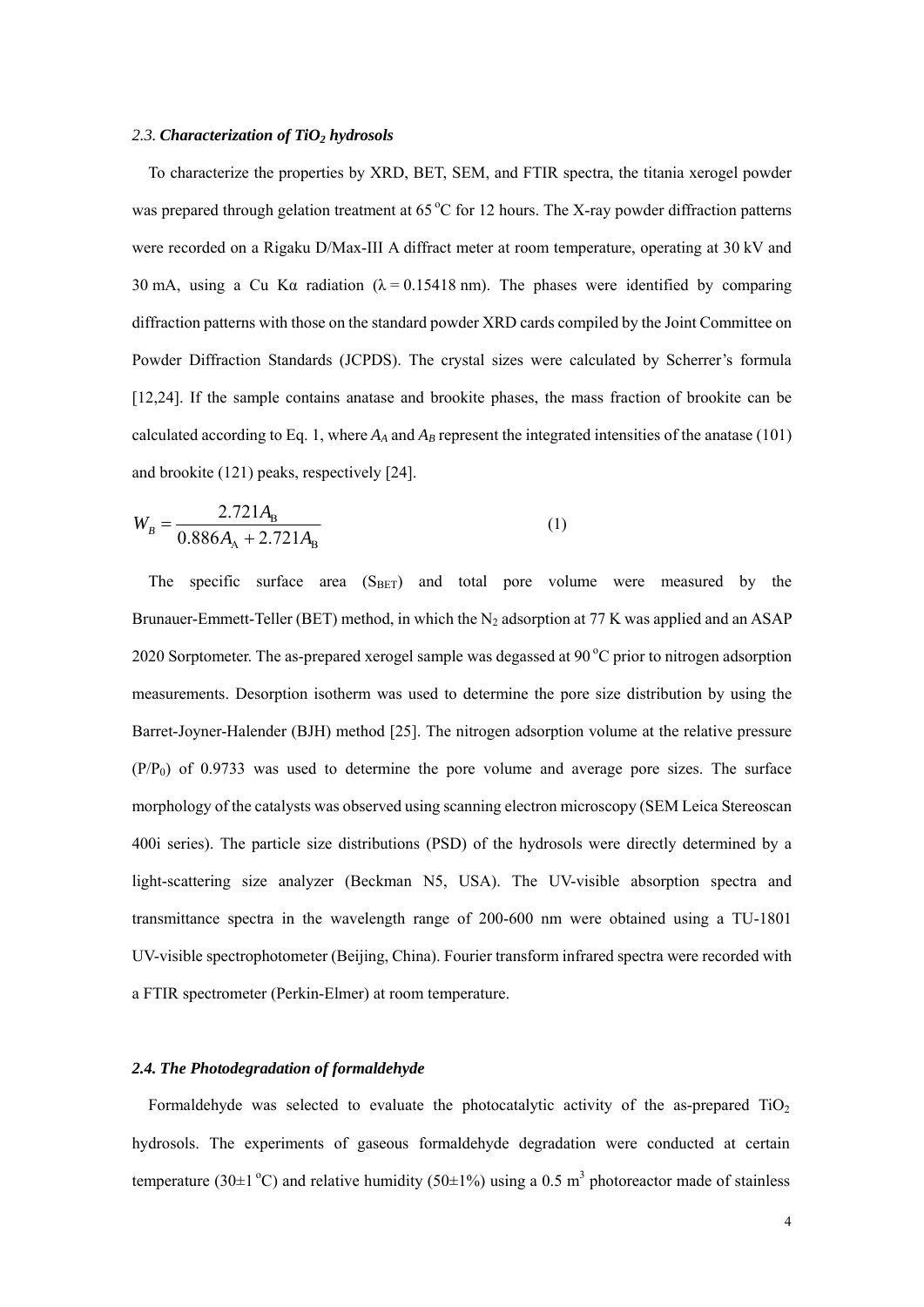steel. The reactor was placed in a small room where the temperature and humidity were well controlled. TiO<sub>2</sub> hydrosols or P-25 suspension were sprayed and coated onto four pieces of square glasses with a total area of about 1.0  $m^2$ . The weight of catalysts for each experiment was kept at 1.00 g. The coated glasses were dried in an oven at  $50^{\circ}$ C for about 2 hours to evaporate the adsorbed water and then cooled down to room temperature before used. The coated glasses were fixed in the reactor, and 8 sets of 15 W Philip UV lamps with the 365 nm peak were fixed above the coated glasses with 6 cm distance. The initial relative humidity before purging the formaldehyde was controlled by an air pump, which could blow dry or wet air. Then a certain amount of gaseous formaldehyde was purged into the photoreactor from the standard gaseous formaldehyde cylinder (Foshan, China). The formaldehyde was allowed to reach adsorption/ desorption equilibrium on the surface of catalyst in the reactor for 2 hours, prior to UV light irradiation. The initial concentration of formaldehyde after adsorption/desorption equilibrium was controlled at 5.5±0.2 ppmv, which remained constant for about 30 minutes until the UV lamps were turned on. The temperature and relative humidity were tested during photoreaction. The analysis of formaldehyde in the reactor was conducted with a formaldehyde monitor (Interscan 4160, USA). Each set of experiment lasted for 6 hours. On the basis of the experimental data, the plots of  $(C \sqrt{C_0})$  versus t and the pseudo-first-order kinetic rate constants *k* were calculated.

# **3. Results and Discussion**

#### *3.1. XRD analyses*

The crystal structure of  $TiO<sub>2</sub>$  hydrosol xerogel powders (TSO and HTO) was determined by means of X-ray diffraction (XRD), as shown in Fig. 1. The results showed that HTO should had pure anatase structure while TSO had dominant anatase structure and a weak brookite peak at  $2\theta = 31^\circ$  (about 5%). And the crystallinity of HTO was higher than that of TSO because the intensity of (101) peak for HTO was more than that of TSO. However, the crystallinity of P-25 was significantly higher than that of TSO and HTO, and P-25 powder had mixed crystal structure of anatase (about 80%) and rutile phase (about 20%). The crystal sizes of TSO and HTO estimated by the Scherrer equation were 5.57 nm and 11.3 nm, respectively, much less than that of P-25 (35.1 nm), as listed in Table 1. Generally, anatase TiO<sub>2</sub> powder with regular crystal structure could be obtained by sol-gel process and sintering at more than 400 °C. Hu and Yuan [26] reported anatase nanocrystalline particle could be obtained at 75 °C and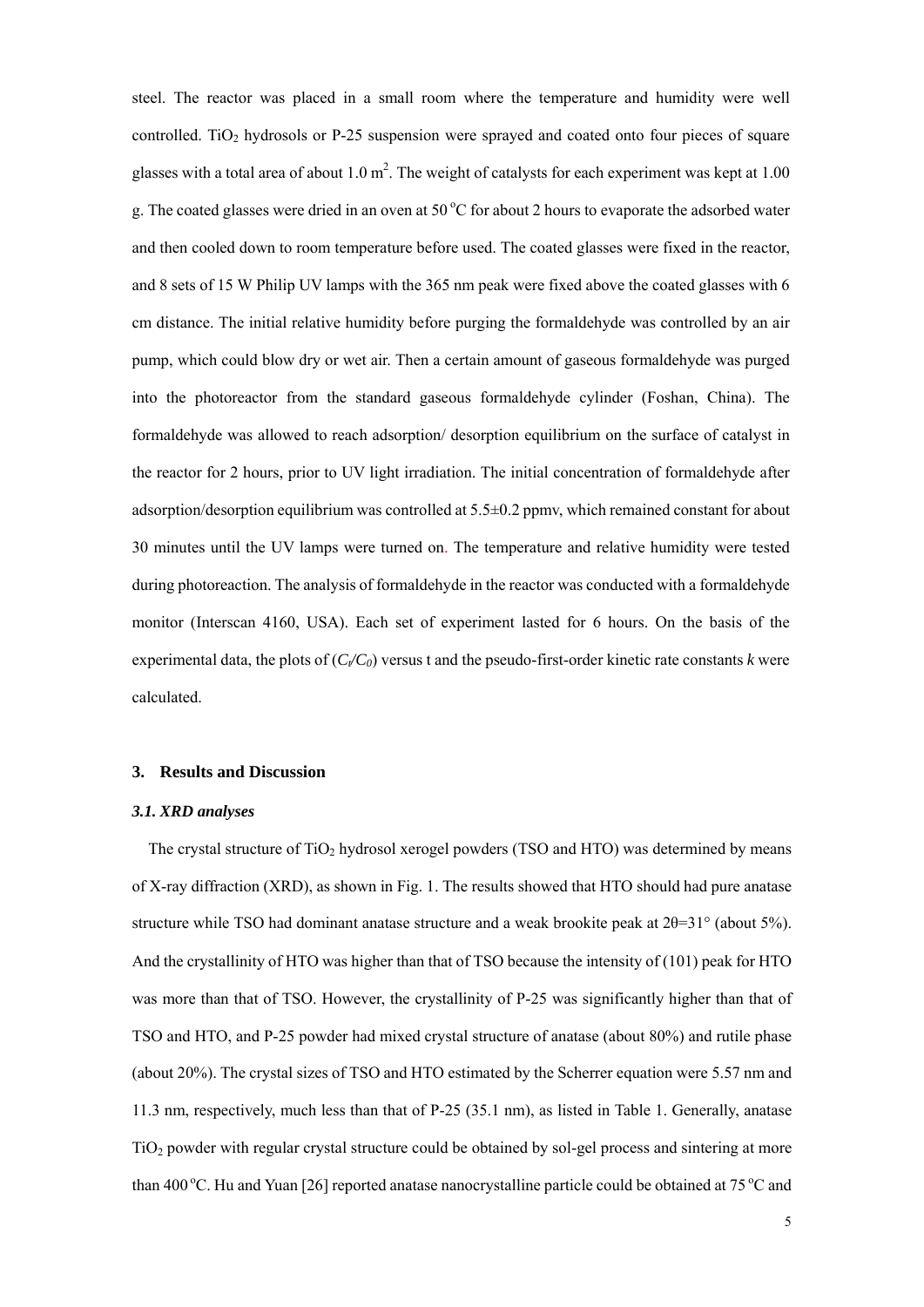ambient pressure by hydrolysis of titanium-n-butoxide in abundant acidic solution, but it still had lots of organic compounds in the obtained sols. In this investigation,  $TiO<sub>2</sub>$  hydrosols with anatase structure were obtained at 65 °C and ambient pressure and they were organic-free due to the use of inorganic raw materials.

**[Fig. 1.]** 

## **[Table 1]**

# *3.2. Particle size distribution and morphology*

The particle size distribution (PSD) is a very important property in deciding the stability and transparence of the hydrosols. As shown in Fig. 2, the PSD results demonstrated that HTO and TSO had a single-modal distribution characteristic with smaller particle sizes and more uniform PSD than P-25. The PSD of HTO was from 11.8 to 22.2 nm with the peak at 16.24 nm, and that of TSO was from 3.8 to 10.3 nm with the peak at 4.75 nm, while that of P-25 was 148 to 208 nm [27]. At the meantime, the average particle size was calculated on the basis of PSD analyses, as listed in Table 1. The results showed that TSO had an average size of 5.8 nm and HTO had an average size of 16.8 nm, while P-25 had an average size of 174 nm [27]. The particle sizes of  $TiO<sub>2</sub>$  sols by PSD were in good agreement with the crystal size by XRD. The average particle size of TSO (5.8 nm) was very close to its crystal size (5.57 nm), indicating an almost complete mono-dispersed hydrosol, while the average particle size of HTO (16.8 nm) was slightly more than its crystal size (11.3 nm), due to a slight aggregated hydrosol. Obviously, the average particle sizes of HTO and TSO were much less than that of titania sol (21 nm) prepared using titanium tetrachloride as precursor [28]. Additionally, it was clear that the average particle size of P-25 was much more than its crystal size, probably due to the severe aggregation during the calcinations process.

**[Fig. 2.]** 

The morphology of TSO and HTO particles was examined by means of SEM, as shown in Fig. 3. Obviously, HTO particles were clear and the mixture of microporous and mesoporous structure formed was presented in Fig. 3(a). TSO particles and porous structure presented in Fig. 3(b) were not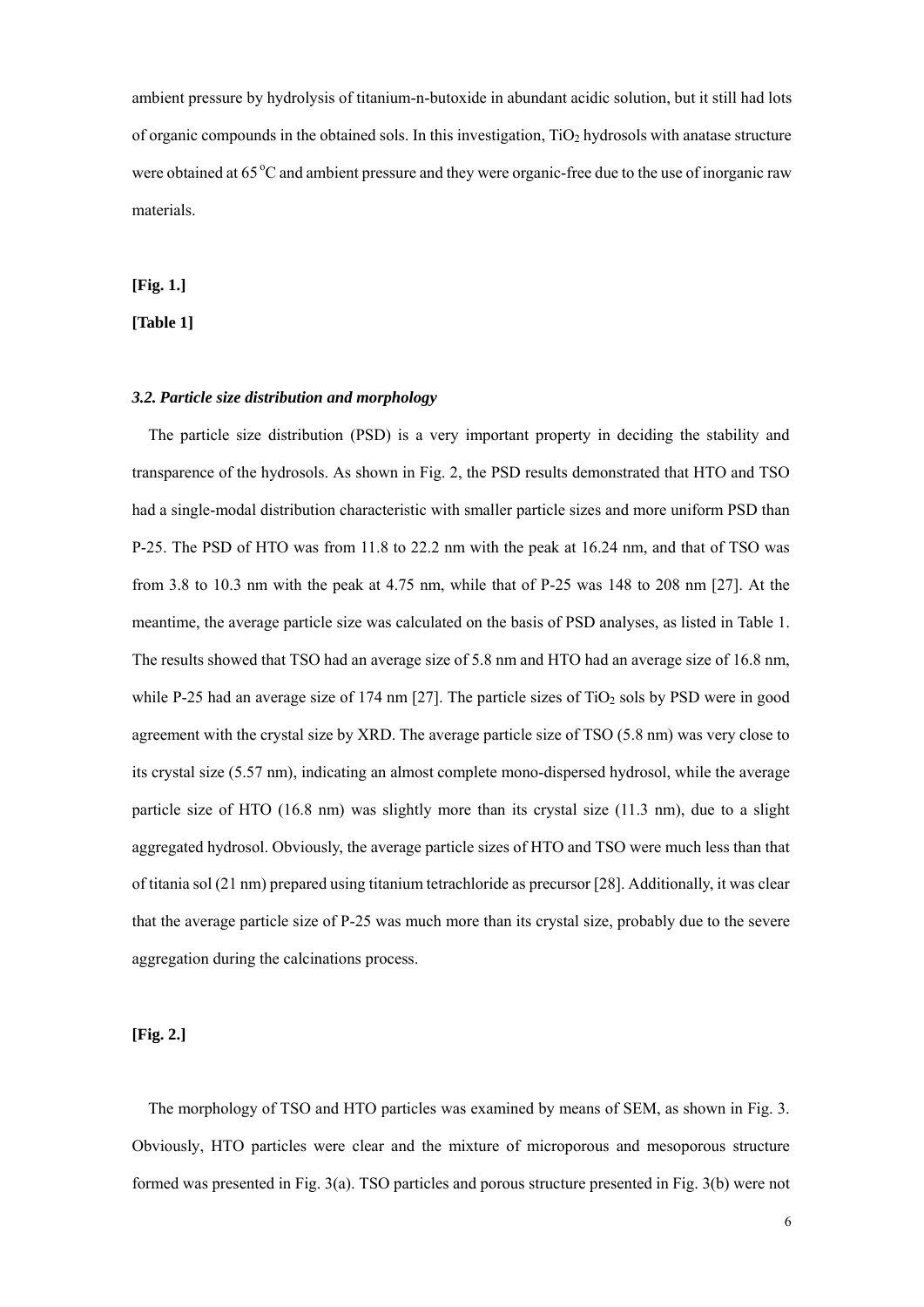very clear. From the XRD results, the anatase crystallinity of TSO was lower than that of HTO, indicating that more amorphous  $TiO<sub>2</sub>$  existed in TSO, which could be covered on the surface of crystalline  $TiO<sub>2</sub>$  particles.

# **[Fig. 3.]**

## *3.3. BET surface areas and pore size distributions*

To investigate the pore size distribution and adsorption properties of TiO<sub>2</sub> hydrosols, N<sub>2</sub> adsorption/desorption isothermal tests were carried out by means of BET-BJH method, and their isotherm curves were presented in Fig. 4(a). Both of isotherm curves for HTO and TSO showed Type IV curves. Their narrow hysteresis loops exhibited a typical pattern of Type II at a relative pressure from 0.4 to 0.6 (TSO) and 0.6 to 0.9 (HTO), indicating that these catalysts might have porous structures. The corresponding pore size distributions were shown in Fig. 4(b). Obviously, the pore size for TSO was dominantly distributed between 1.80 to 4.21 nm with the peak at 3.40 nm while that for HTO was dominantly distributed between 4 to 13 nm with the peak at 7.37 nm. The average pore size was calculated on the basis of pore size distribution data, and that of TSO was 2.8 nm, while that of HTO was 5.3 nm, as listed in Table 1. At the meantime, surface areas and average pore sizes were obtained by BET, as listed in Table 1. TSO had a significantly larger surface area of  $379.0 \text{m}^2/\text{g}$ , while HTO had also a large surface area of 286.8 m<sup>2</sup>/g, which were much more than that of P-25 powders (63  $\text{m}^2/\text{g}$ ). Moreover, pore volume of HTO was 0.499cm<sup>3</sup>/g while that of TSO was 0.200cm<sup>3</sup>/g. It can be seen that a smaller particle size of TSO does not lead to a larger surface area than that of HTO. From the SEM results, the more amorphous  $TiO<sub>2</sub>$  existed in TSO may cover the pores and reduce the total surface areas.

**[Fig. 4.]** 

#### *3.4. UV-Vis transmittance spectra and absorption spectra*

To determine the spectroscopic properties of  $TiO<sub>2</sub>$  hydrosols, the concentration of solid for  $TiO<sub>2</sub>$ hydrosols and P-25 were adjusted to the same concentration (0.050 wt %) in aqueous solution. The UV-visible transmittance spectra were shown in Fig. 5. Obviously, the transparence of  $TiO<sub>2</sub>$  hydrosols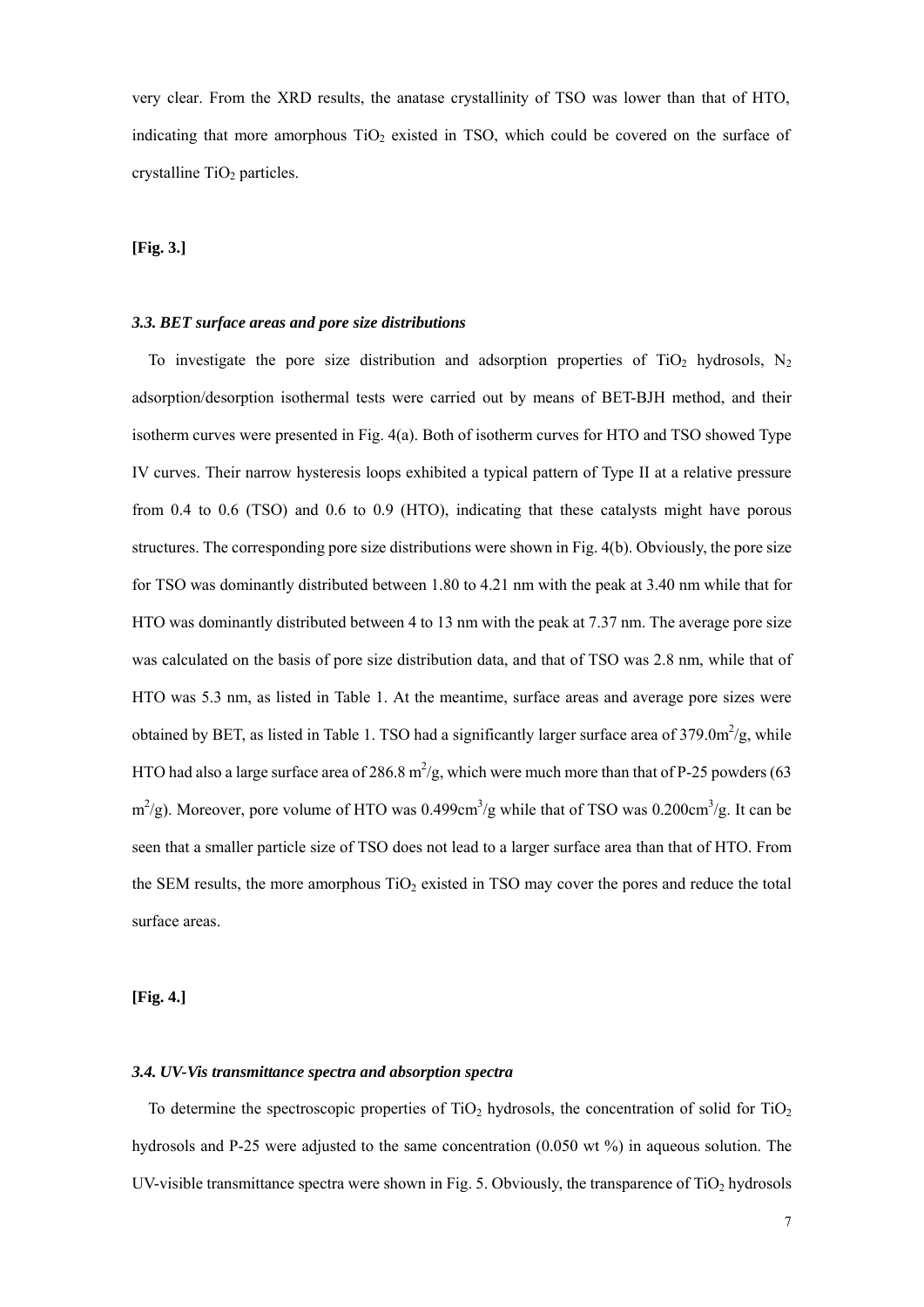and P-25 was ranked as the order  $TSO > HTO \gg P-25$ , which was in accordance with the order of particle sizes by PSD. A smaller particle size distribution leads to a better transparence.

# **[Fig. 5.]**

The UV-visible absorption spectra were illustrated in Fig. 6. The results showed that both HTO and TSO did not show any optical absorption in visible region (wavelength more than 400 nm). The strong absorption in the ultraviolet range was attributable to the change-transfer process from 2p orbital of  $O^{2-}$  ions to  $t_{2g}$  orbital of the Ti<sup>4+</sup> ions in the bulk TiO<sub>2</sub>. Moreover, the optical absorption band-edge estimated at 348 nm for TSO and 368 nm for HTO obviously shifted to the blue direction compared with 387 nm for anatase TiO<sub>2</sub>. Therefore, the particle size of hydrosols can affect significantly their optical properties. This blue shift has also agreement with the results by PSD, SEM and XRD.

# **[Fig. 6.]**

#### *3.5. FTIR analyses*

Fig. 7 showed FTIR transmittance spectra (KBr pellets method) of  $TiO<sub>2</sub>$  hydrosol powders and P-25. The sharp bands at 1385 cm<sup>-1</sup> are attributed to the coexisted NO<sub>3</sub> groups from the peptization process because of the addition of HNO<sub>3</sub>. And wide absorption bands at 400-750 cm<sup>-1</sup> are corresponded to Ti-O for xerogel powders. The broad peaks at 3000-3500 cm<sup>-1</sup> and the strong peak at 1634 cm<sup>-1</sup> are attributed to O-H stretching vibration of water, Ti-OH group, and hydrated species on the TiO<sub>2</sub> surface. It showed that the surface hydroxyl groups of TSO and HTO were more than that of P-25, because the hydrosols were not treated at high temperature, and they avoided the severe aggregation among the thin particles.

**[Fig. 7.]** 

#### *3.6. Photocatalytic activity for formaldehyde degradation*

In order to investigate the photocatalytic activity of anatase hydrosols, a set of gaseous experiments were carried out in a 0.5 m<sup>3</sup> photo-reactor at certain temperature (30 $\pm$ 1 °C) and humidity (50 $\pm$ 1%).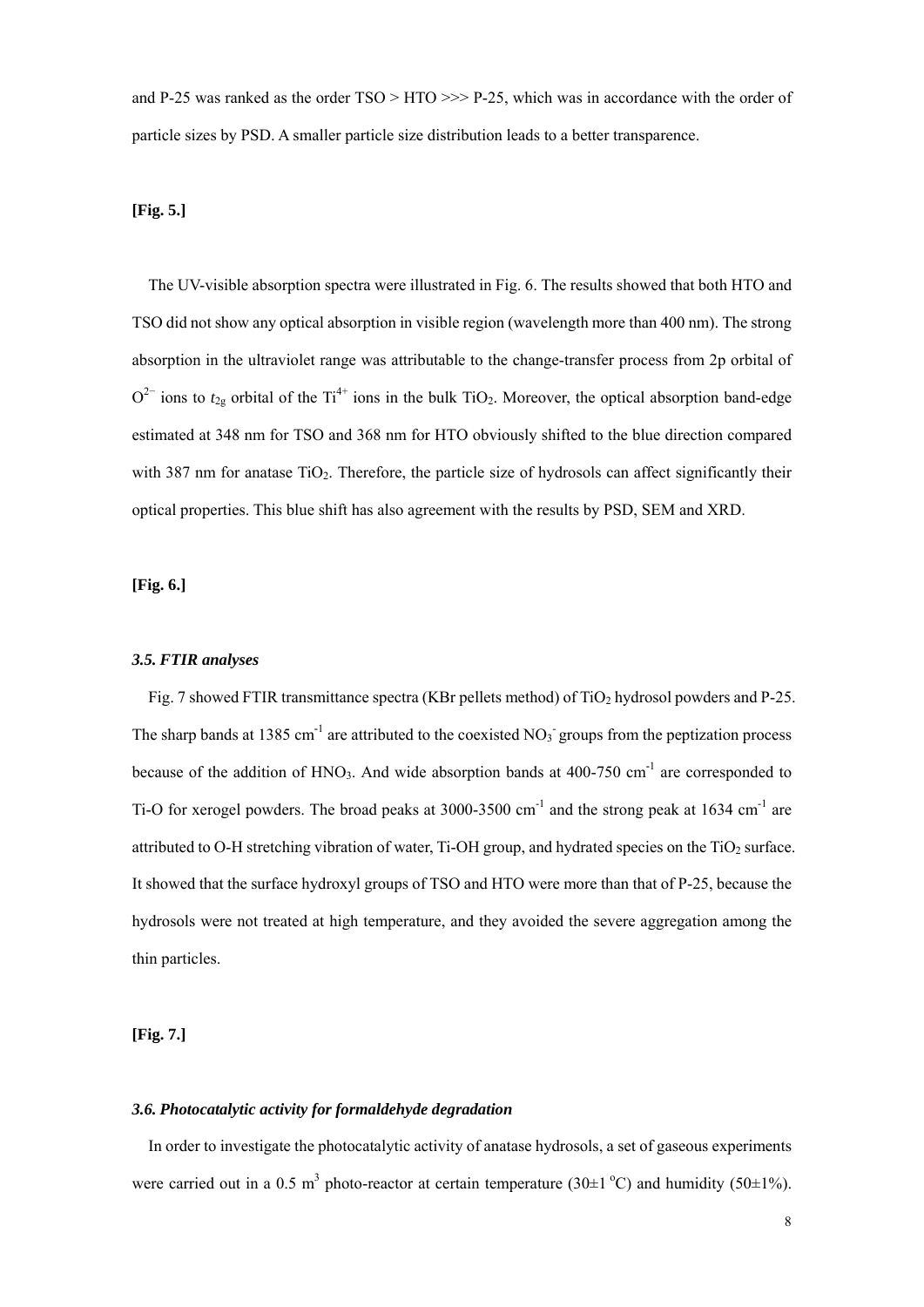Formaldehyde was selected as pollutant for indoor air purification. The initial concentration of formaldehyde after adsorption/desorption equilibrium kept at a certain range of 5.5±0.2 ppmv. The photoreaction lasted for 6 hours. The degradation of gaseous formaldehyde under UV light illumination was shown in Fig. 8. Obviously, formaldehyde could be degraded effectively on the surface of TiO<sub>2</sub> catalysts. The removal percentage of formaldehyde was up to  $88.9\%$ ,  $82.4\%$  and 62.0% for TSO, HTO, and P-25, respectively. The degradation of formaldehyde was well described by the pseudo-first-order kinetic. The pseudo-first-order kinetic constant  $(k)$  was shown in the inset of Fig. 8. The *k* value was 0.404, 0.326, and 0.181 h<sup>-1</sup>, for TSO, HTO, and P-25, respectively. Obviously, the photocatalytic activity of TSO and HTO was significantly higher than that of P-25, and the *k* value of TSO was even 2.23 times of that of P-25.

# **[Fig. 8.]**

The photoactivity for formaldehyde degradation (Fig. 8) were ranked as the order  $TSO > HTO >$ P-25, the same as that of particle sizes. Generally, the photocatalytic activity of  $TiO<sub>2</sub>$  should be a function of crystal structure, particle size, surface area and pore volume. Higher crystalline and smaller particle size should be beneficial to a higher photoactivity while a larger surface area and pore volume should lead to a higher adsorption capacity [24]. Under UV light irradiation, the dependence of the charge transfer on particle size might be decisive to photocatalytic reaction [7]. It had been reported that the charge carriers appeared to behave quantum mechanically when the particle size of a semiconductor particle fell below a critical radius of approximately 10 nm [8]. Compared with P-25, the  $TiO<sub>2</sub>$  hydrosols had lower anatase crystallinity, but they possessed smaller particle size, large surface area and pore volume (as listed in Table 1), which could enhance the efficiency of electron-hole separation and adsorption capacity, respectively. Additionally, despite of the highest BET surface area and pore volume, the photoactivity of HTO was significantly lower than that of TSO with the smallest particle size, indicating that particle size might play vital role in photoactivity for formaldehyde degradation.

#### **4. Conclusion**

TiO2 hydrosols with highly photocatalytic activity for gaseous formaldehyde degradation were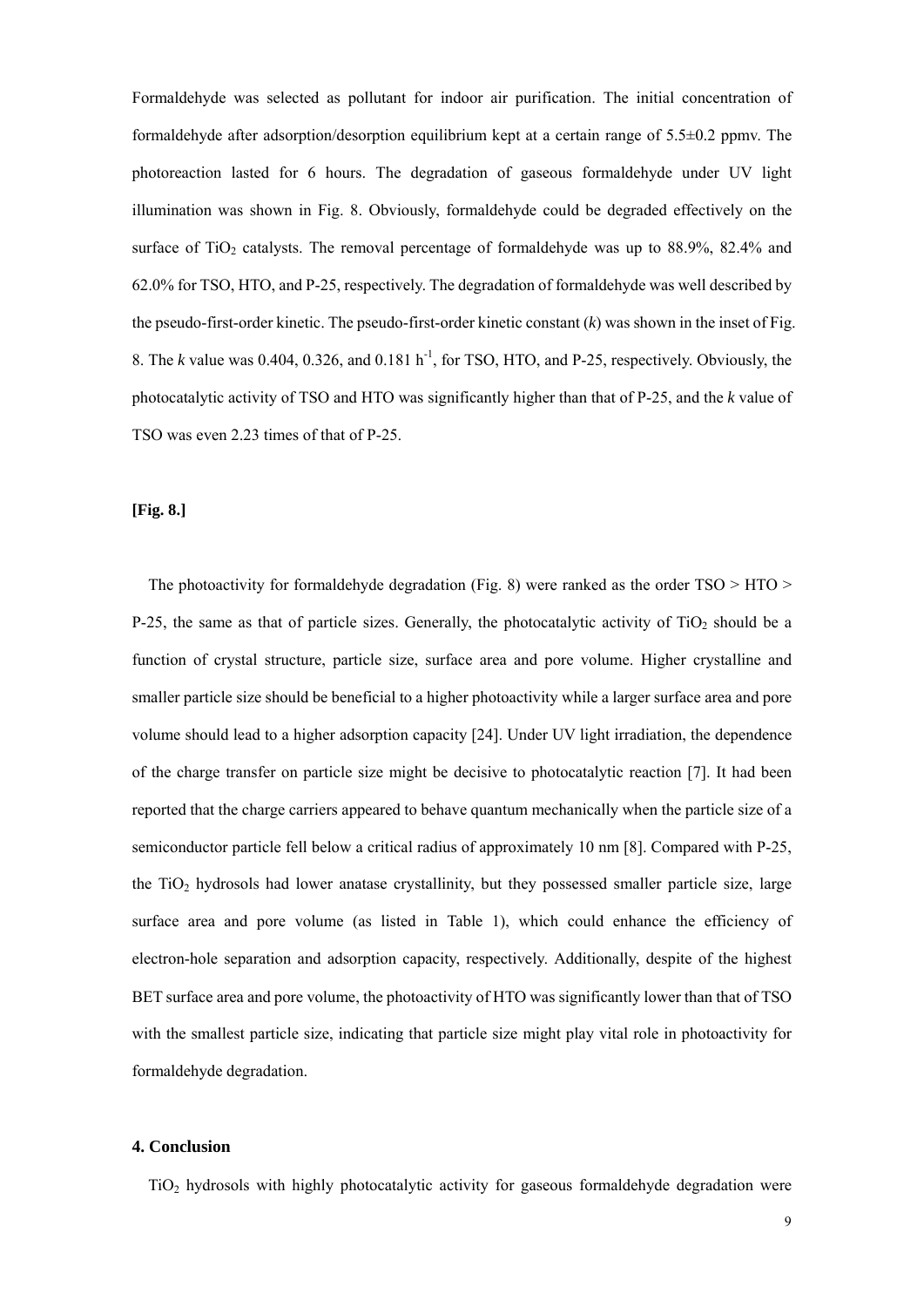prepared from titanium sulfate  $(Ti(SO<sub>4</sub>)<sub>2</sub>)$  and metatitanic acid  $(H<sub>2</sub>TiO<sub>3</sub>)$  by means of chemical precipitation-peptization method, respectively. The  $TiO<sub>2</sub>$  hydrosols had smaller particle sizes, narrower particle size distributions, larger surface areas and pore volumes, and better transparence, compared with P-25. The photoactivity for formaldehyde degradation were ranked as the order TSO >  $HTO > P-25$ . TSO with the smallest particle size  $(5.8 \text{ nm})$  had the highest activity for the photodegradation of formaldehyde. The synergic effects of smaller particle size and larger surface areas lead to the higher photocatalytic activity for the  $TiO<sub>2</sub>$  hydrosols, while the particle size played the most important role.

#### **Acknowledgements**

The authors are thankful to the National Natural Scientific Foundation of China (No.20203007 and 20377011) and Guangdong Innovative Technique Foundation (2005B10301001) for financial supports to this work.

#### **References**

- [1] K. F. Ho, S. C. Lee, P. K. K. Louie, S. C. Zou, Seasonal variation of carbonyl compound concentrations in urban area of Hong Kong, Atmos. Environ. 36 (2002) 1259-1265.
- [2] J. Zhang, W. Hu, F. Wei, G. Wu, L. Korn, R. S. Chapman, Children's respiratory morbidity prevalence in relation to air pollution in four Chinese cities, Environ. Heal. Persp. 100 (2002) 961-967.
- [3] R. Atkinson, Atmospheric chemistry of VOCs and NOx, Atmos. Environ. 34 (2000) 2063-2101.
- [4] Y. Feng, S. Wen, X. Wang, G. Sheng, Q. He, J. Tang and J. Fu, Indoor and outdoor carbonyl compounds in the hotel ballrooms in Guangzhou, China, Atmos. Environ. 38 (2004) 103-112.
- [5] Z. Wang, Z. Bai, H. Yu, J. Zhang, T. Zhu, Regulatory standards related to building energy conservation and indoor-air-quality during rapid urbanization in China, Ener. Buil. 36 (2004) 1299-1308.
- [6] Y. Zhao, B. Chen, Y. Guo, F. Peng, J. Zhao, Indoor air environment of residential buildings in Dalian, China, Ener. Buil. 36 (2004) 1235-1239.
- [7] M. R. Hoffmann, S. T. Martin, W. Choi, B. W. Bahnemann, Environmental applications of semiconductor photocatalysis, Chem. Rev. 95 (1995) 69-96.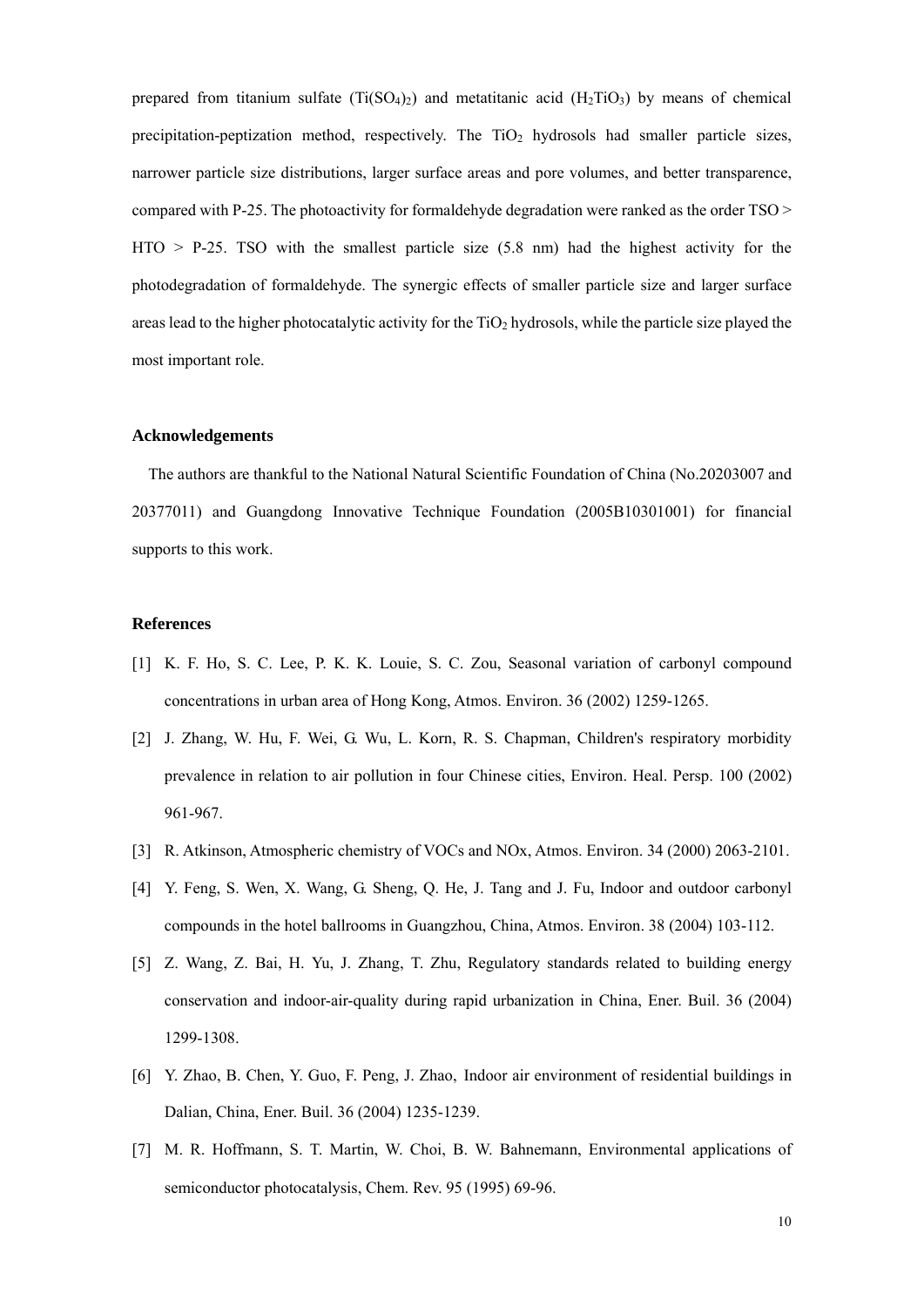- [8] P. V. Kamat, Photochemistry on nonreactive and reactive (semiconductor) surfaces, Chem. Rev. 93 (1993) 267-300.
- [9] A. Fujishima, T.N. Rao, D. A.Tryk, Titanium dioxide photocatalysis, J. Photochem. Photobiol. C 1 (2001) 1-21.
- [10] O. Carp, C. L. Huisman, A. Reller, Photoinduced reactivity of titanium dioxide, Prog. Solid State Chem. 32 (2004) 33-177.
- [11] J. C. Yu, J. G. Yu, W. K. Ho, L. Z. Zhang, Preparation of highly photocatalytic active nano-sized TiO2 particles via ultrasonic irradiation, Chem. Commun. (2001) 1942-1943.
- [12] J. G. Yu, J. C. Yu, B. Cheng, S. K. Hark, K. Iu, The effect of F--doping and temperature on the structural and textural evolution of mesoporous TiO<sub>2</sub> powders, J. Solid State Chem. 174 (2003) 372-380.
- [13] X. Z. Li, H. Liu, L. F. Cheng, H. J. Tong, Photocatalytic oxidation using a new catalyst  $TiO<sub>2</sub>$ microsphere - for water and wastewater treatment, Environ. Sci. Technol. 37 (2003) 3989-3994.
- [14] H. Liu, X. Z. Li, Y. J. Leng, W. Z. Li, An alternative approach to ascertain the rate-determining steps of TiO<sub>2</sub> photoelectrocatalytic reaction by electrochemical impedance spectroscopy, J. Phys. Chem. B 107 (2003) 8988-8996.
- [15] H. Liu, H. T. Ma, X. Z. Li, and et al., The enhancement of TiO<sub>2</sub> photocatalytic activity by hydrogen thermal treatment, Chemosphere 50 (2003) 39-46.
- [16] F. Shiraishi, S. Yamaguchi, Y. Ohbuchi, A rapid treatment of formaldehyde in a highly tight room using a photocatalytic reactor combined with a continuous adsorption and desorption apparatus, Chem. Eng. Sci. 58 (2003) 929-934.
- [17] H. Liu, Z. Lian, X. Ye, W. Shangguan, Kinetic analysis of photocatalytic oxidation of gas-phase formaldehyde over titanium dioxid, Chemosphere 60 (2005) 630-635.
- [18] P. Chin, L. P. Yang, D. F. Ollis, Formaldehyde removal from air via a rotating adsorbent combined with a photocatalyst reactor: Kinetic modeling, J. Catal. 237 (2006) 29-37.
- [19] T. N. Obee, R. T. Brown, TiO2 Photocatalysis for Indoor Air Applications: Effects of Humidity and Trace Contaminant Levels on the Oxidation Rates of Formaldehyde, Toluene, and 1, 3-Butadiene, Environ. Sci. Technol. 29 (1995) 1223-1231.
- [20] J. Yang, S. Mei, J. M. F. Ferreira, In situ preparation of weakly flocculated aqueous anatase suspensions by a hydrothermal technique, J. Colloid Interf. Sci. 260 (2003) 82-88.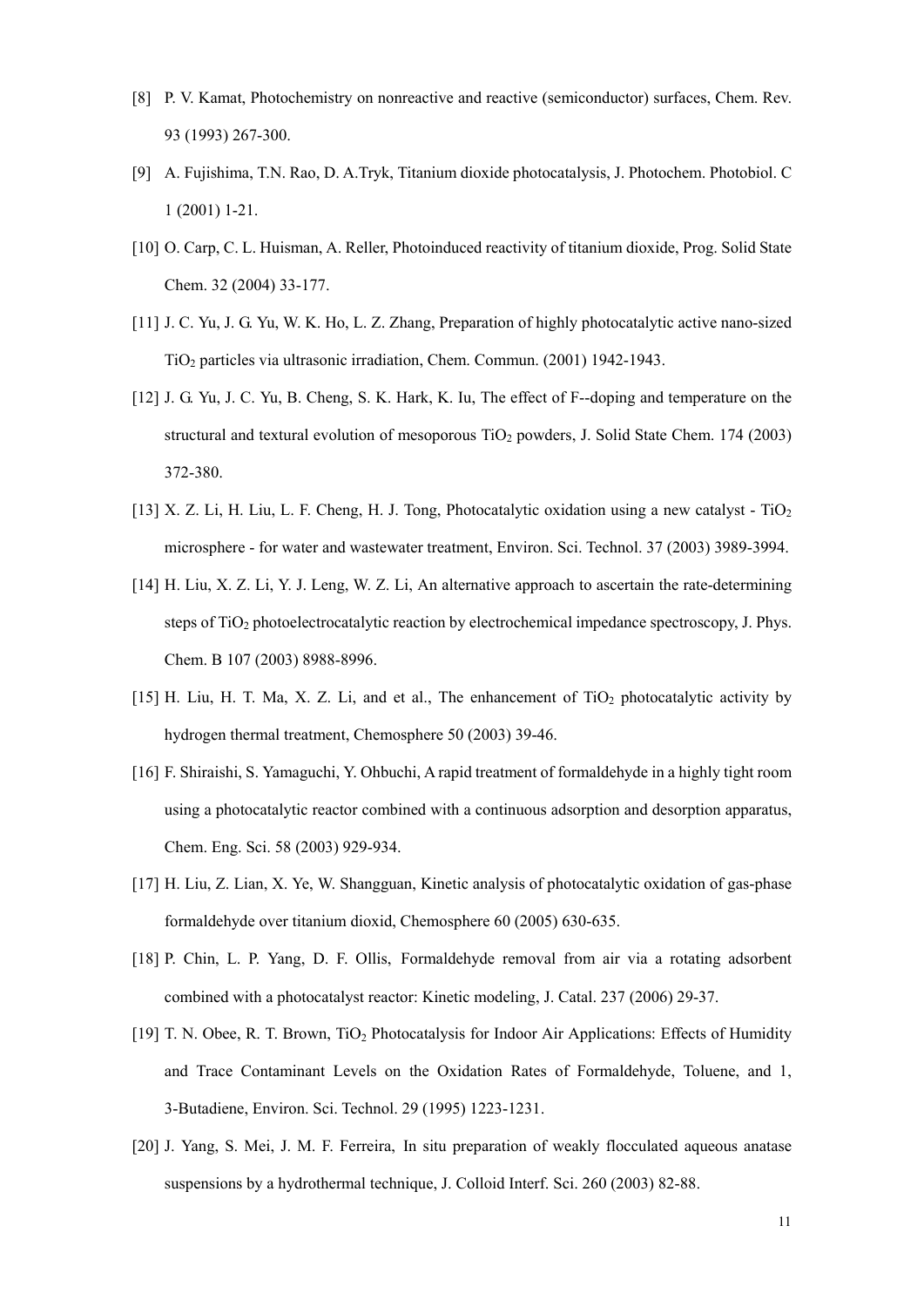- [21] J. Yang, S. Mei, J. M. F. Ferreira, Hydrothermal synthesis of  $TiO<sub>2</sub>$  nanopowders from tetraalkylammonium hydroxide peptized sols, Mater. Sci. Eng. C 15 (2001) 183-185.
- [22] F. Cot, A. Larbot, G. Nabias, L. Cot, Preparation and characterization of colloidal solution derived crystallized titania powder, J. Euro. Ceram. Soc. 18 (1998) 2175-2181.
- [23] D. Lee, T. Liu, Preparation of TiO<sub>2</sub> Sol Using TiCl<sub>4</sub> as a Precursor, J. Sol-Gel Sci. Technol. 25 (2002) 121-136.
- [24] J. G. Yu, M. H. Zhou, B. Cheng, H. G. Yu, X. J. Zhao, Ultrasonic preparation of mesoporous titanium dioxide nanocrystalline photocatalysts and evaluation of photocatalytic activity, J. Mol. Catal. A 227 (2005) 75-80.
- [25] S. L. Gregg, K. S. W. Sing, Adsorption, Surface Area and Porosity, Academic Press, London, 1982.
- [26] Y. Hu, C. Yuan, Low-temperature preparation of photocatalytic  $TiO<sub>2</sub>$  thin films from anatase sols, J. Cryst. Growth. 274 (2005) 563-568.
- [27] Y. B. Xie, C. W. Yuan, Visible-light responsive cerium ion modified titania sol and nanocrystallites for X-3B dye photodegradation, Appl. Catal. B 46 (2003) 251-259.
- [28] Y. B. Xie, C. W. Yuan, X. Z. Li, Photocatalytic degradation of X-3B dye by visible light using lanthanide ion modified titanium dioxide hydrosol system, Colloids Surf. A 252 (2004) 87-94.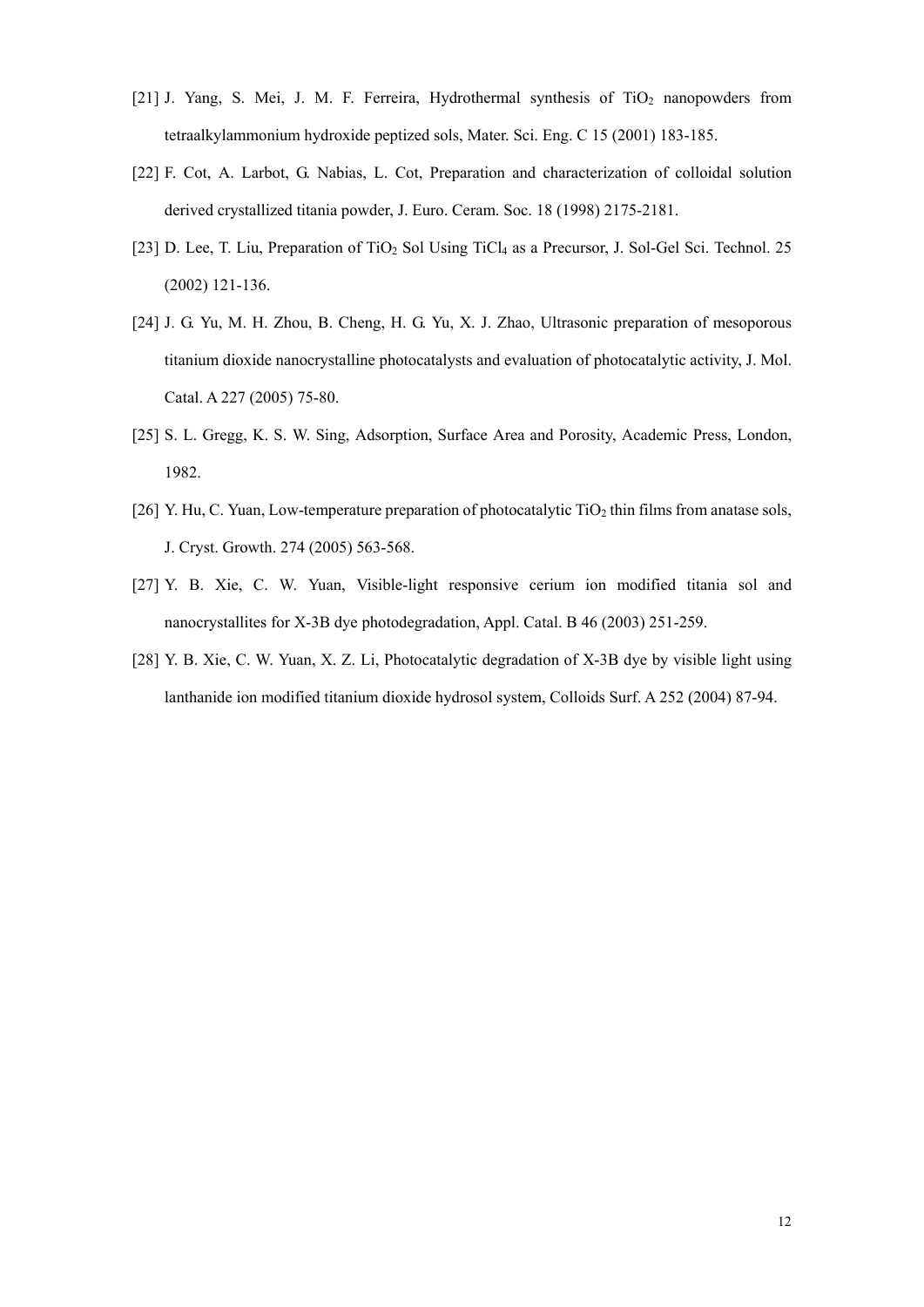# **Figure captions**

**Fig. 1.** X-ray diffraction patterns (XRD) of P-25 powder, the sol particles of HTO and TSO.

**Fig. 2.** Particle size distributions (PSD) of TSO and HTO.

**Fig. 3.** Scanning electron microscopy (SEM) of the sol particles of HTO (a) and TSO (b).

Fig. 4. N<sub>2</sub> adsorption-desorption isotherms of the sol particles of HTO and TSO (a); pore size distributions of the sol particles of TSO and HTO (b).

Fig. 5. UV-Visible transmittance spectra of TSO, HTO and P-25 suspension.

**Fig. 6.** UV-Visible absorbance spectra of TSO and HTO**.** 

**Fig. 7.** FTIR transmittance spectrum of the  $TiO<sub>2</sub>$  sol particles of HTO and TSO.

Fig. 8. Photocatalytic activity and the pseudo-first-order kinetic constants (h<sup>-1</sup>) of HTO, TSO and

P-25 suspension for the degradation of formaldehyde.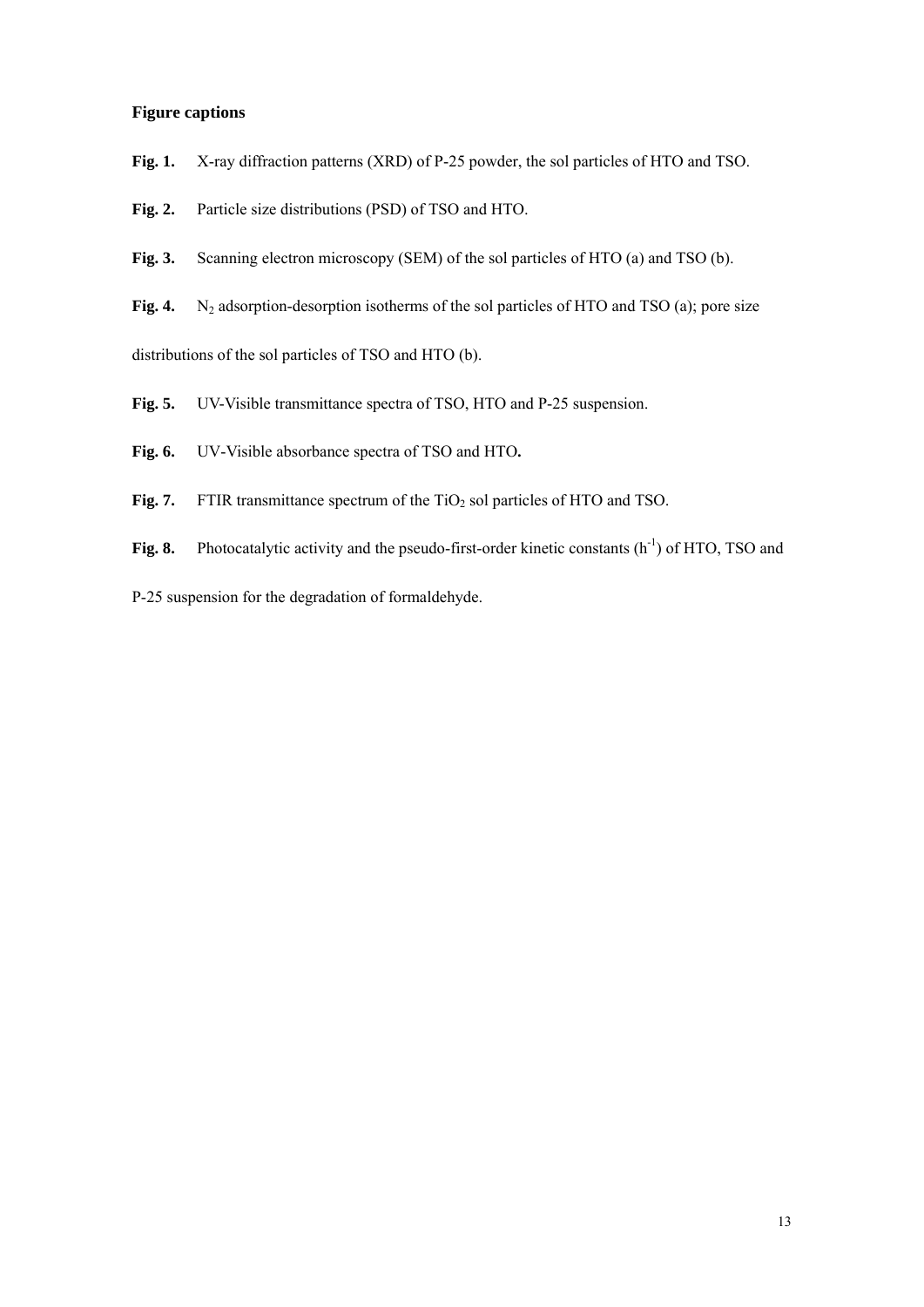# Table 1

The crystal structure, crystal size, particle size, surface area, pore volume, pore size of HTO, TSO and

|  | P-25 powder |
|--|-------------|
|--|-------------|

| Sample        | <sup><i>a</i></sup> Crystal |      |      | $b$ Crystal $c$ Particle $d$ Surface | $\epsilon$ Pore volume              | $e$ Pore    |
|---------------|-----------------------------|------|------|--------------------------------------|-------------------------------------|-------------|
|               | structure                   |      |      | size (nm) size (nm) area $(m^2/g)$   | $\left(\text{cm}^3/\text{g}\right)$ | $size$ (nm) |
| <b>HTO</b>    | А                           | 113  | 16.8 | 379.0                                | 0.499                               | 5.3         |
| <b>TSO</b>    | $A + B (5\%)$               | 5.57 | 5.8  | 286.8                                | 0.200                               | 2.8         |
| $P-25^{[27]}$ | $A+R(20\%)$                 | 35.1 | 174  | 63.0                                 | 0.060                               |             |

 $a^a$  A, B and R denote anatase, brookite and rutile, respectively. <sup>*b*</sup> Crystal size of TiO<sub>2</sub> was determined by XRD using Scherrer equation. <sup>*c*</sup> Average particle size was determined by PSD. <sup>*d*</sup> The BET surface area was determined by multipoint BET method using the adsorption data. *<sup>e</sup>* Pore volume and average pore size were determined by nitrogen adsorption at the relative pressure  $(P/P_0)$  of 0.9733.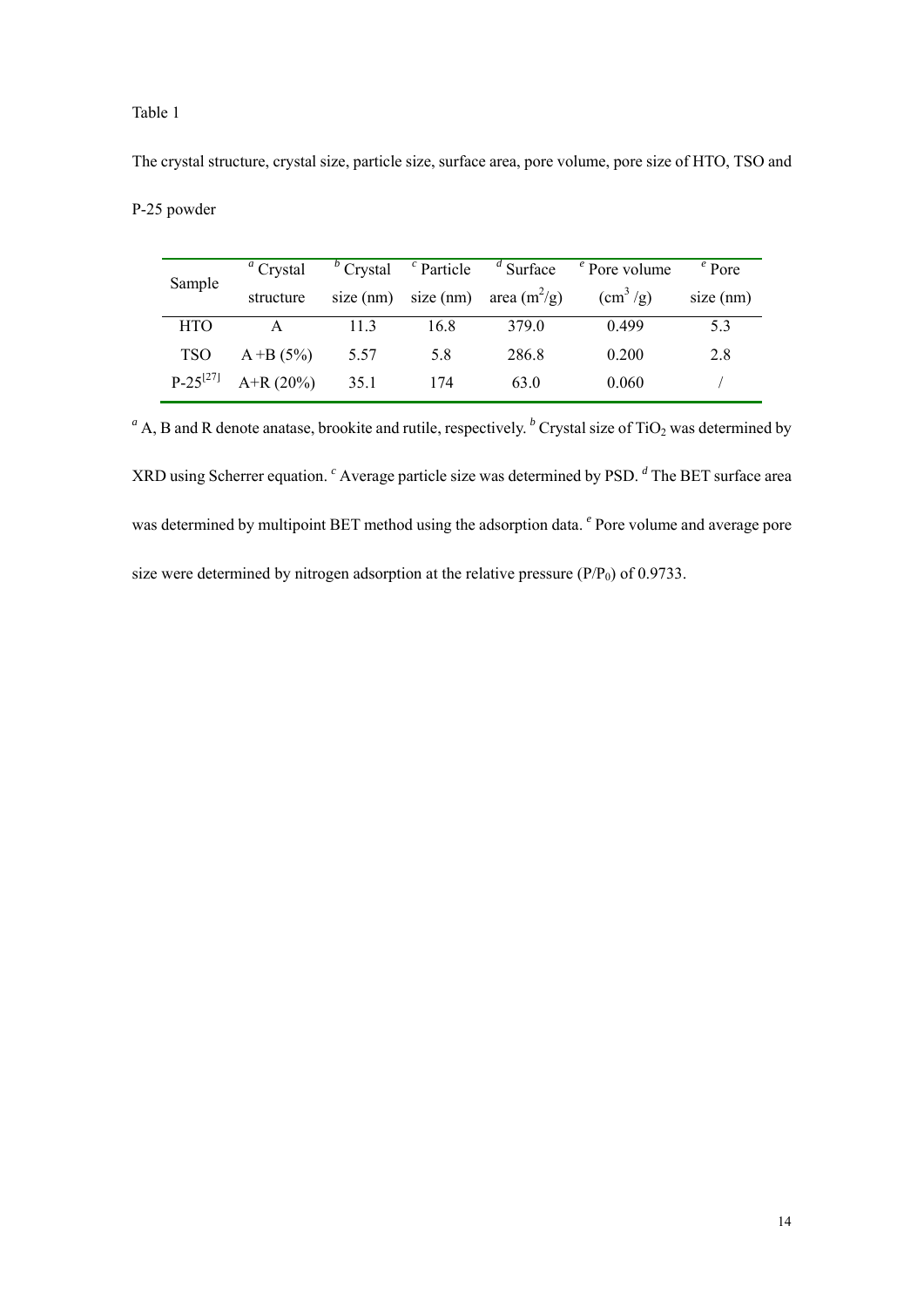

Fig. 1.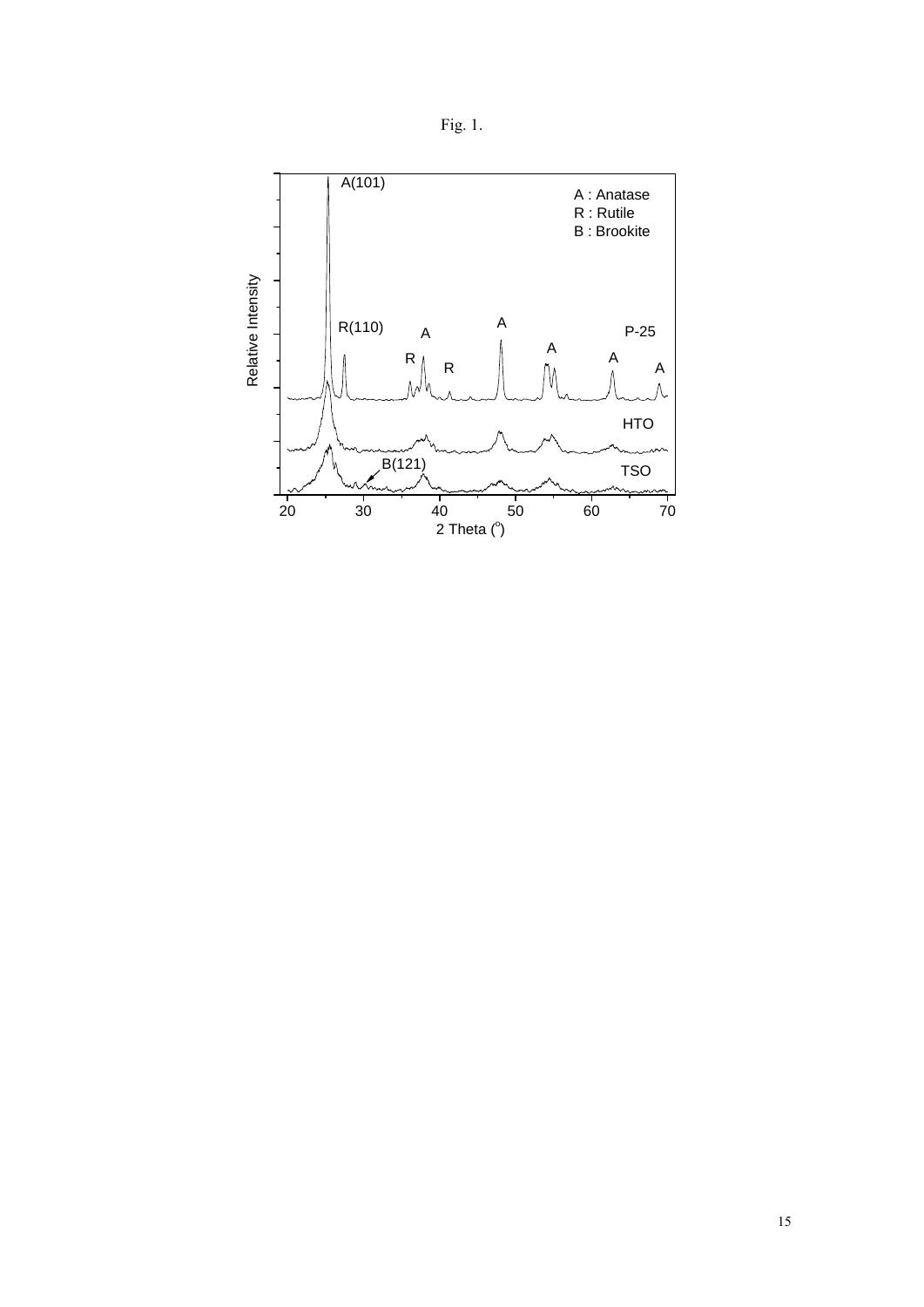

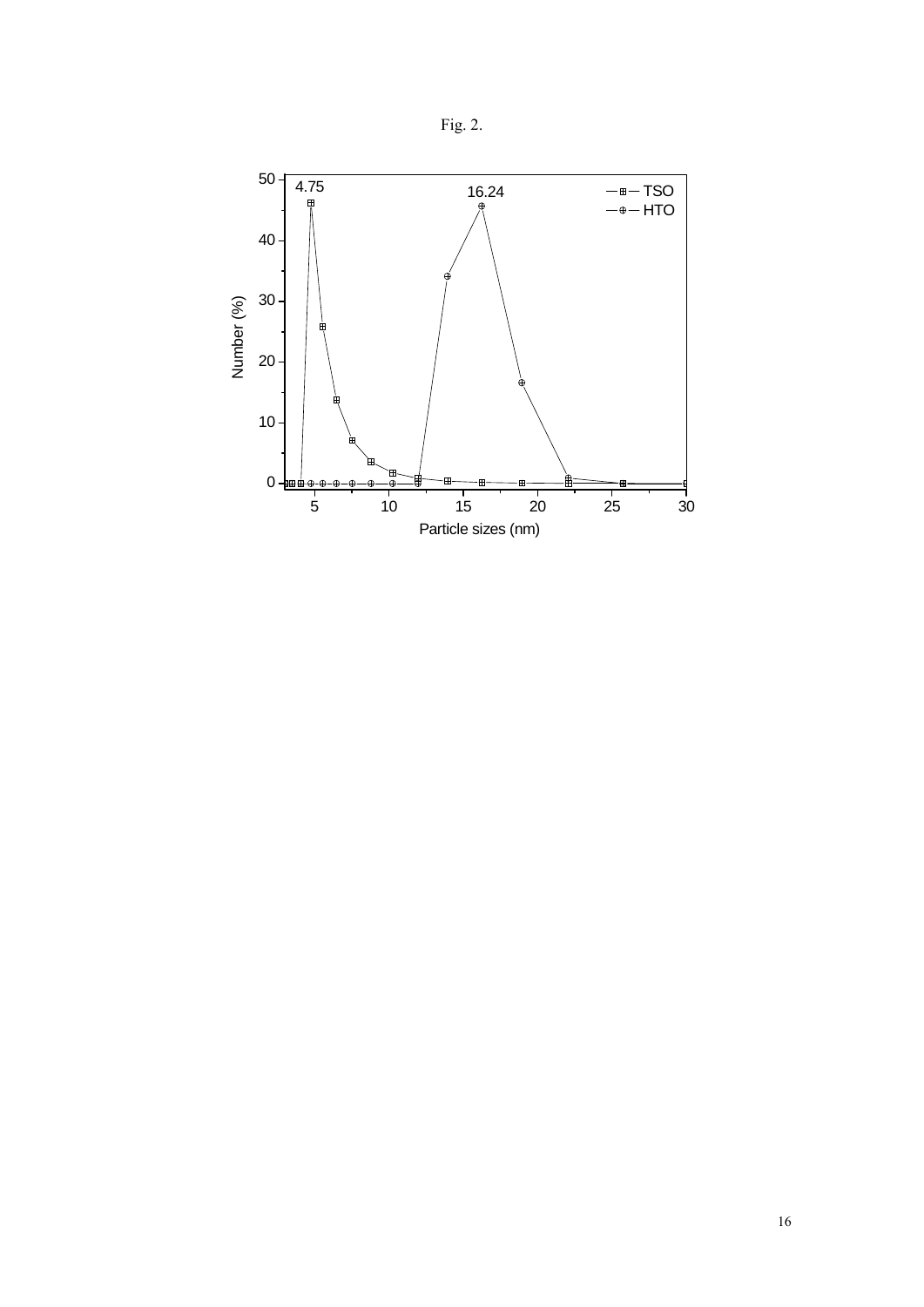



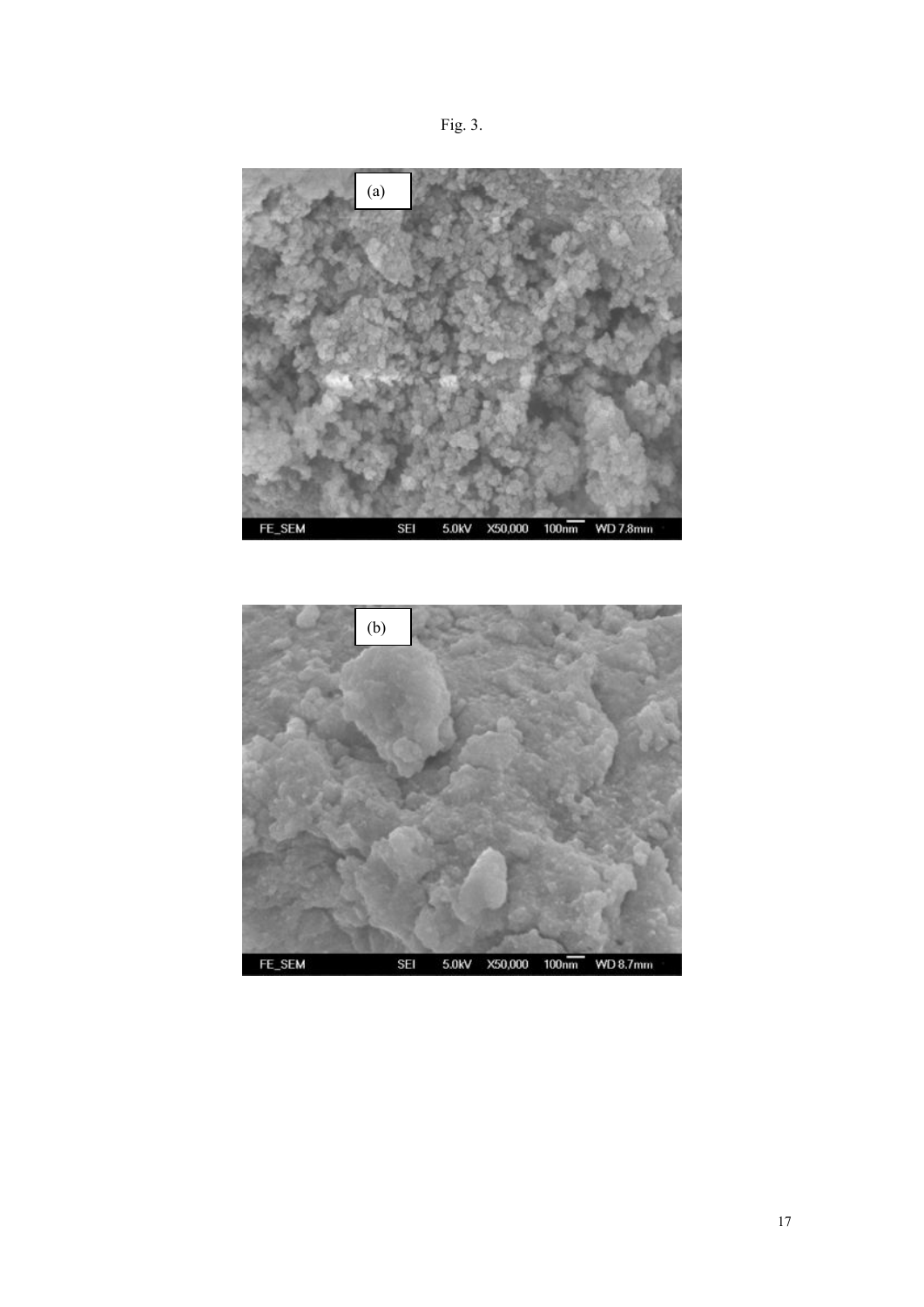

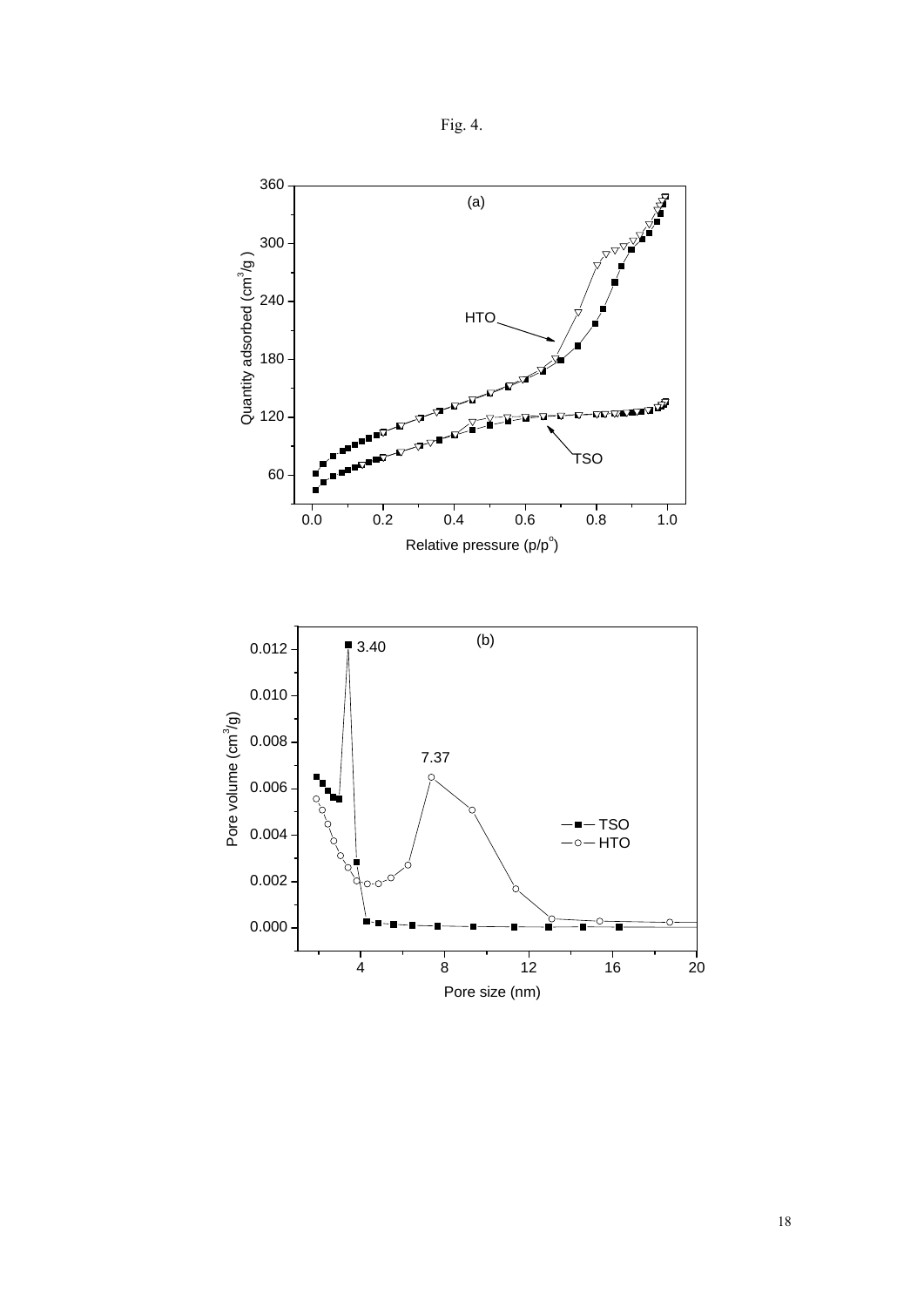

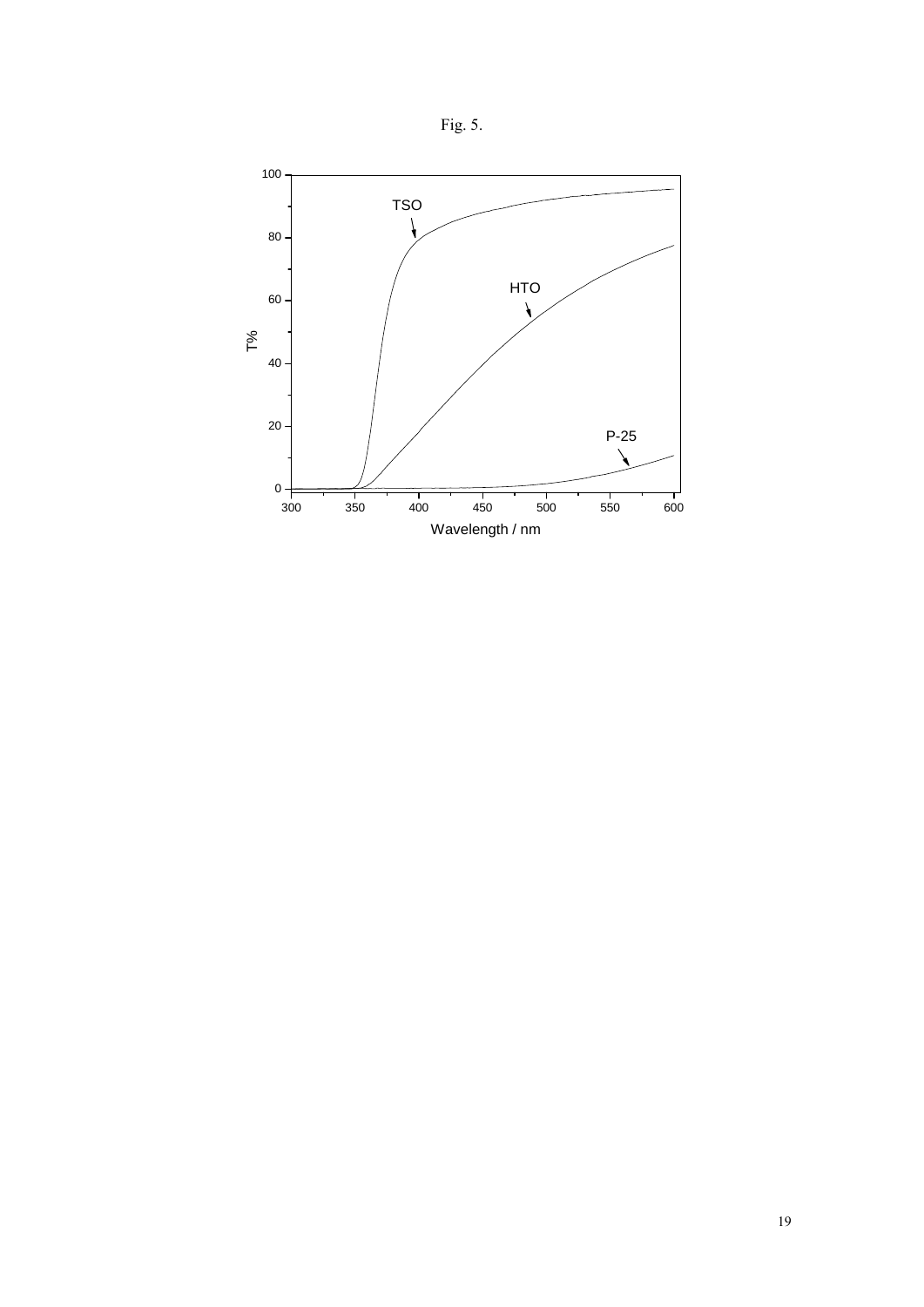

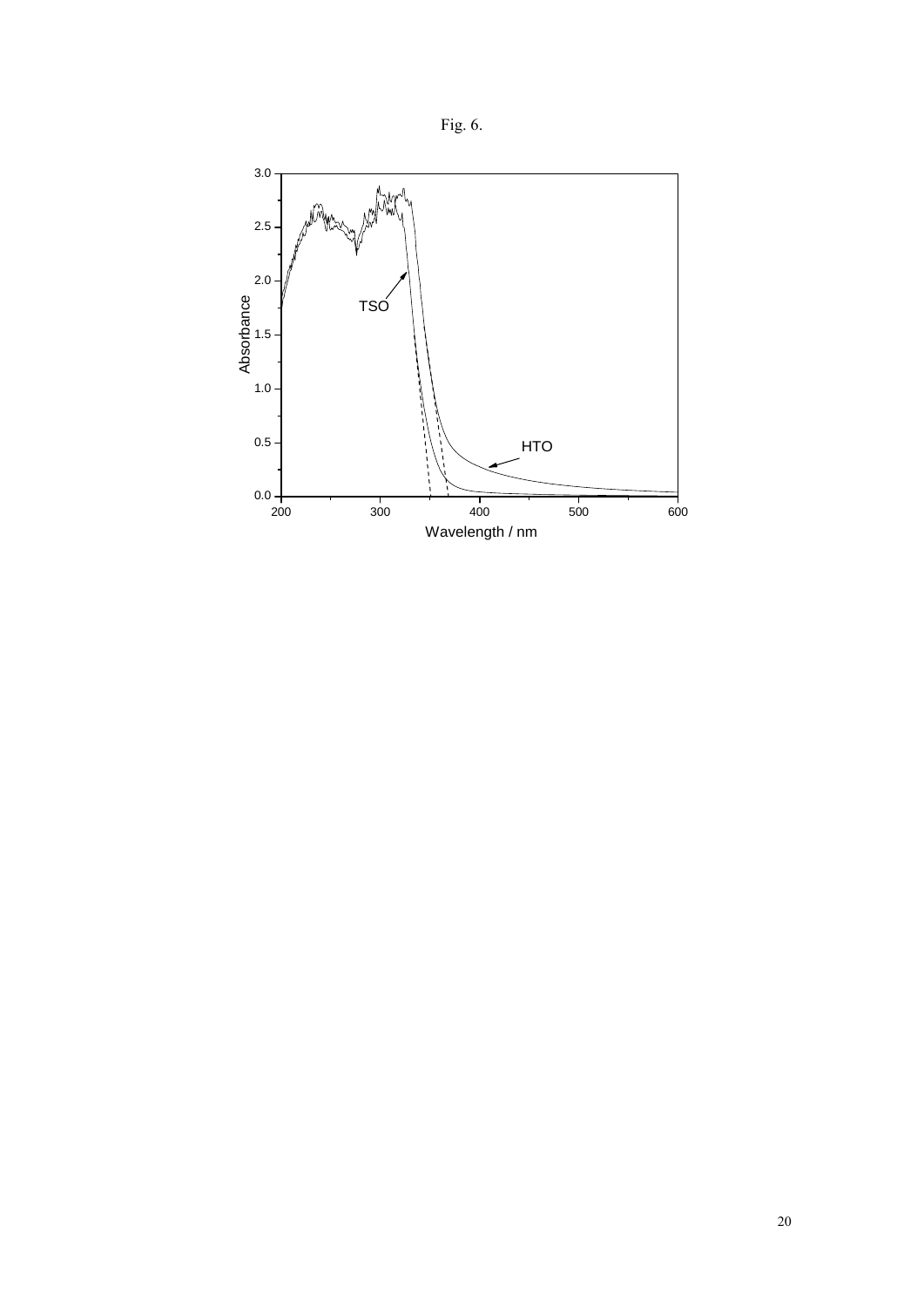